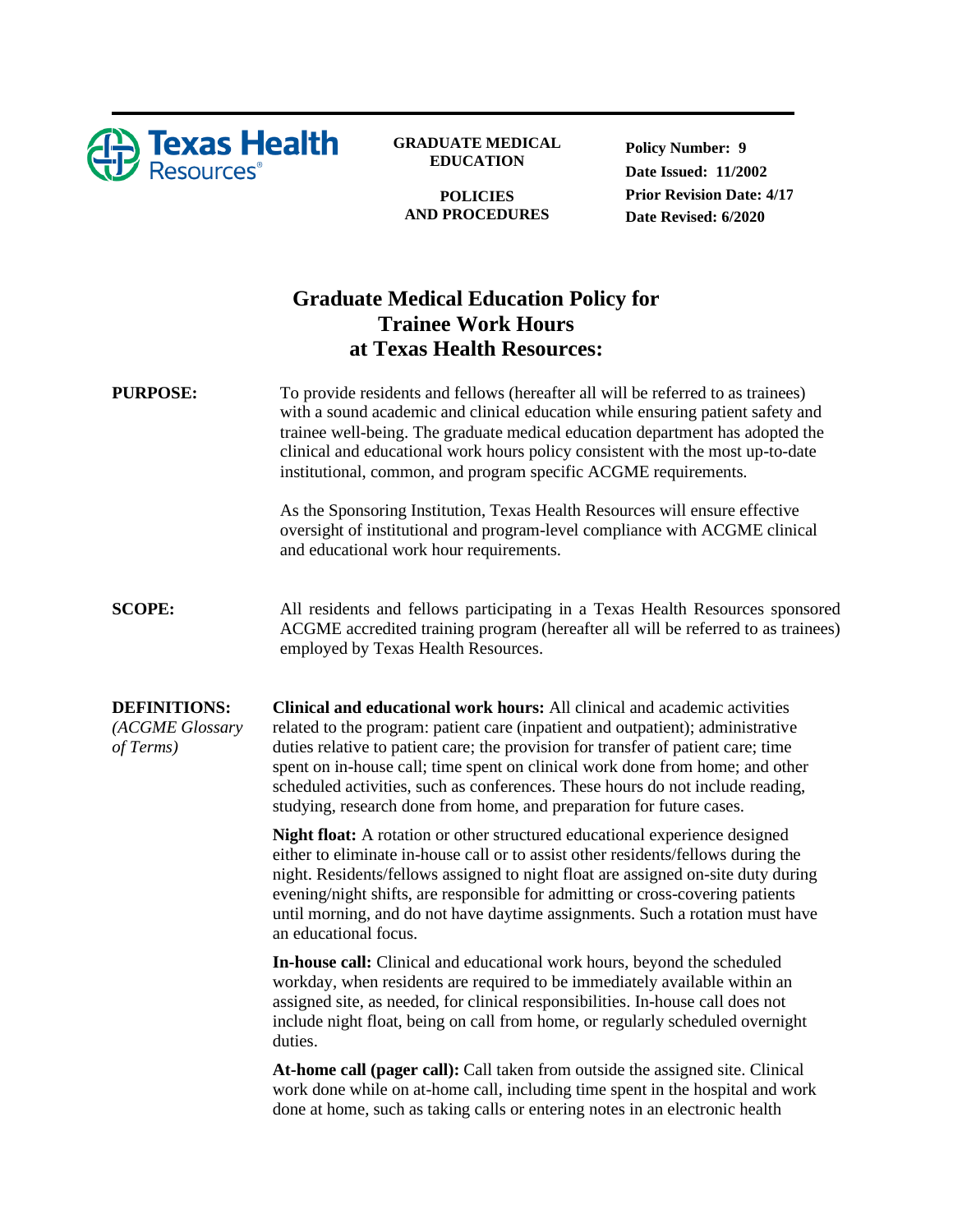Graduate Medical Education Policy for Trainee Work Hours at Texas Health Resources Page 2

> record (EHR), counts against the 80-hour-perweek limit but does not restart the clock for time off between scheduled in-house clinical and educational work periods. The remaining time, free of clinical work, does not count. At-home call may not be scheduled on a resident's or fellow's one free day per week (averaged over four weeks).

**One day off:** One continuous 24-hour period free from all administrative, clinical, and educational activities.

#### **PROVISIONS:**

In partnership with its Sponsoring Institution, programs sponsored by Texas Health Resources, must design an effective program structure that is configured to provide residents with educational and clinical experience opportunities, as well as reasonable opportunities for rest and personal activities.

#### Maximum Hours of Clinical and Educational Work per Week

1. Clinical and educational work hours must be limited to no more than 80 hours per week, averaged over a four-week period, inclusive of all in-house clinical and educational activities, clinical work done from home, and all moonlighting.

#### Mandatory Time Free of Clinical Work and Education

- 1. Trainees must have eight hours off between scheduled clinical work and education periods.
- 2. There may be circumstances when trainees choose to stay to care for their patients or return to the program with fewer than eight hours free of clinical experience and education. This must occur within the context of the 80-hour and the one-day-off-in-seven requirements.
- 3. Trainees must have at least 14 hours free of clinical work and education after 24 hours of in-house call.
- 4. Trainees must be scheduled for a minimum of one day in seven free of clinical work and required education (when averaged over four weeks). Athome call cannot be assigned on these free days.

#### Maximum Clinical Work and Education Period Length

- 1. Clinical and educational work periods for trainees must not exceed 24 hours of continuous scheduled assignments.
- 2. Up to four hours of additional time may be used for activities related to patient safety, such as providing effective transitions of care and/or trainee education. Additional patient care responsibilities must not be assigned to a trainee during this time.

#### Clinical and Educational Work Hours Exceptions

- 1. In rare circumstances, after handing off all other responsibilities, a trainee, on their own initiative, may elect to remain or return to the clinical site in the following circumstances:
	- To continue to provide care to a single severely ill or unstable patient;
	- Humanistic attention to the needs of a patient or family; or